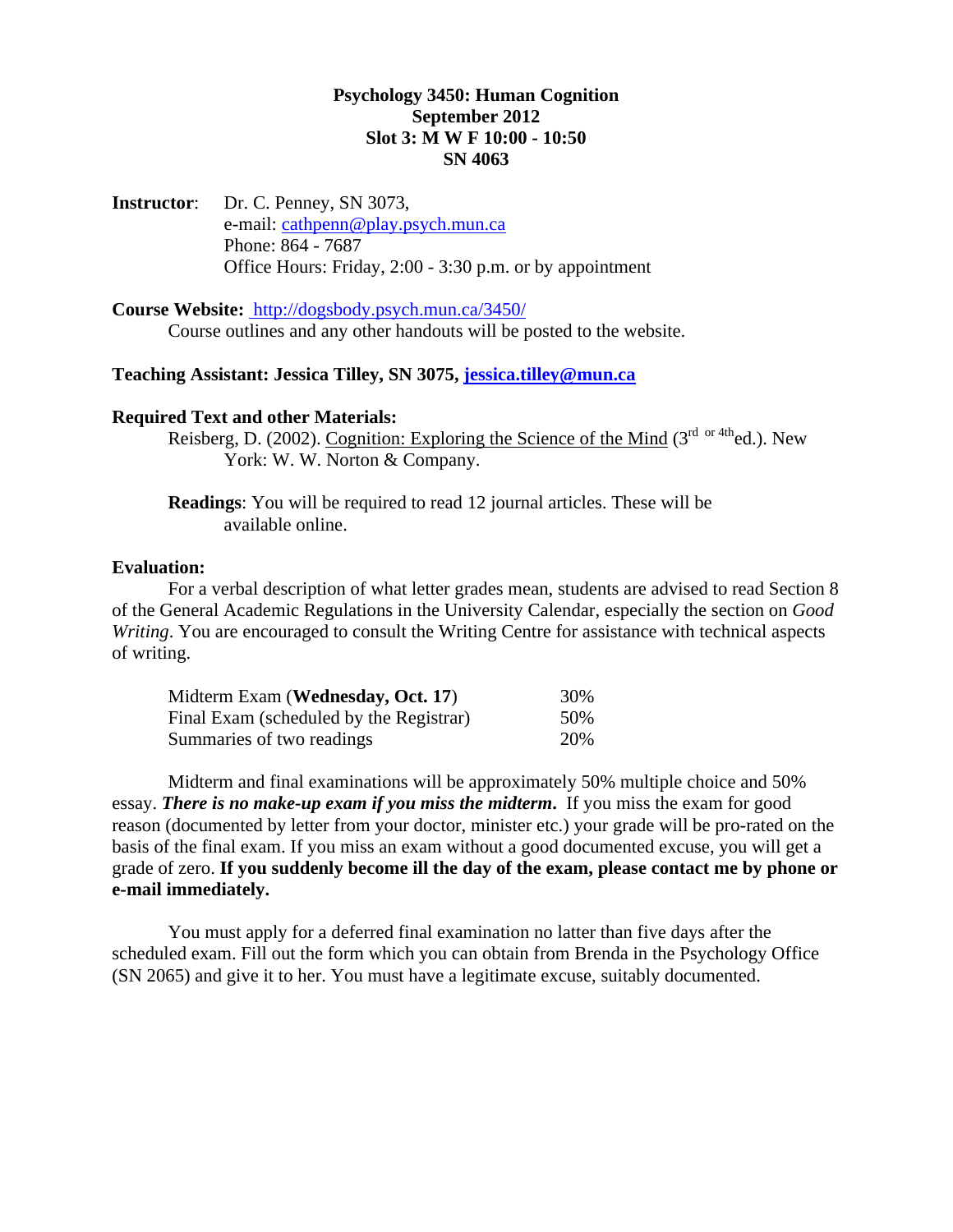### **Summaries of the Readings**

For two of the required readings you are required to write a summary of the study. The summary will be 3 to 5 pages (typed, double-spaced) in which you explain the main points of the experiment.

Begin with a brief description of the background literature. You need to describe one or two previously published experiments and the relevant theories. Define important concepts and describe the main findings You need only enough information to justify the hypotheses. State what hypotheses are being tested, what predictions are being made, or what questions are being asked in the study. Describe the important aspects of the method. What happened to the participants? What were they being asked to do? What wass the design of the experiment; that is, what are the various conditions? Describe the results of the experiment. Which condition produced the highest recall or the most errors or the fastest reaction times? Then, show how the experimental findings relate to the hypothesis or theories being tested.

One purpose of the written assignments is to teach you to read independently and critically, to focus on the important details of an experiment, and to understand the logic underlying science. How does the method relate to the hypotheses being tested? How do the results support or contradict the hypotheses.

Another purpose of the assignments is to improve your writing skills, and to help you learn how to write academic essays. The complete reference for all books, journal articles or websites cited must be included in the reference list at the end. References should be in APA format. (The APA Manual is available online.)

#### **Plagiarism:**

All written work must be in your own words. All quotations must be indicated in the text and the complete reference, including the page number, must be supplied. Minimize the use of direct quotations. Use direct quotations in psychological reports only when the exact wording of the statement is necessary to make a point.

*Copying, plagiarism, or cheating of any sort is not acceptable and will earn a zero for the assignment or test concerned***.** Students are advised to read Section 11: Academic Misconduct in the General Regulations section of the University calendar.

#### **Deadlines:**

*Late assignments will not be accepted without a very good reason, duly authenticated***.** Having a heavy burden of tests or assignments is not considered good reason; nor is having a vacation. A big part of the university experience is learning how to organize and plan your time, and to meet deadlines.

Computer failure is also not an acceptable excuse. Always print a draft of your assignment; then if you have a computer disaster, you can submit the draft as proof you have done your work. Then submit a clean copy of the assignment within 24 hrs.